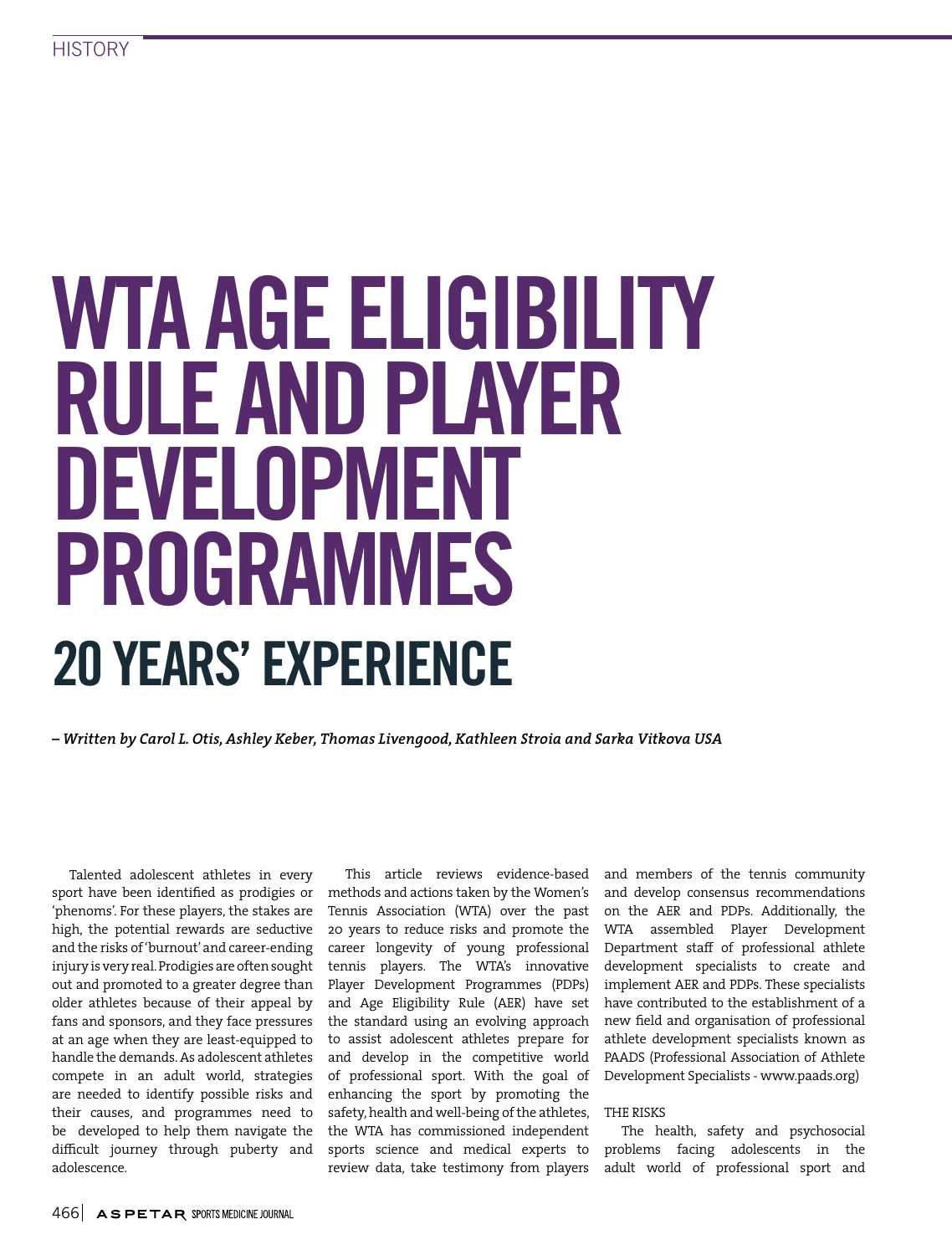

entertainment have been recognised for decades<sup>1,2</sup>. These include high expectations from parents, agents, coaches, national federations, players themselves, the pressure to make money, global travel schedules and intense media attention. Training and competition at this level conflicts with the multifaceted requirements of puberty and adolescent development. Adverse consequences for some of these young people may include medical, psychological and developmental problems<sup>3,4,5</sup> such as:

- increased risk of injury, particularly to a vulnerable growth plate,
- imbalances between strength and flexibility,
- impaired, delayed or disconnected adolescent psychosocial development,
- premature retirement from sport due to injury or 'burnout',
- menstrual disorders and The Female Athlete Triad,
- risks to personal safety and emotional, physical, financial, and sexual abuse,
- social isolation from peers/loneliness,
- external media pressures.

Sports Organisations can take proactive steps to reduce these adverse consequences by developing policies and programmes

to assist prodigies to progress through adolescent development normally.

#### HISTORY

Age rules, in place since the 1960s in tennis, put limits on the amount and age at which players can participate in professional tournaments. In 1993, Player Representatives on the WTA Board of Directors, concerned about premature retirement and injuries in young professional tennis players, requested the International Tennis Federation (ITF) and WTA to review the AER. The ITF and WTA empaneled a commission of seven independent sports science and medicine experts to conduct the review and make recommendations (AER Commission). Their mission was to "promote career longevity of professional tennis players, minimise the physical and psychological effects of overtraining and to ensure the health and well-being of participants." The AER Commission conducted a comprehensive literature review, analysed career data of top 225 players and collected direct testimony from current and retired players and members of the tennis community. Analysis of career data found that before 1993, success at an early age was a rarity and a potential liability. The younger a player turned professional, the shorter her playing career. The youngest players left the sport before their peers completed college and often did not have adequate education or resources for a career after tennis. From 1981 to 1993, 26 players turned professional before age 15 and these players had a shorter average career length (6.75 years) than players who turned pro at age 17, (8.45 years). Success on the professional tour (WTA, ITF and Grand Slam events) was attained most often by women in their mid-20s. The average age of the top 225 players in 1993 was 22.86 years (age range of 16 to 37 years) and they began participating on the tour at an average age of 15.3 years. At that time there were no 14 or 15-year-old professional female tennis players ranked in the top 225.

Oral and written testimony from players and members of the tennis community generated a list of the top 5 stressors for players. In 1994, they were: media, parents and family, travel, competition and loneliness. There was general consensus that the existing AER needed to be revised to be more stringent and phased in and that it was important to layer-on support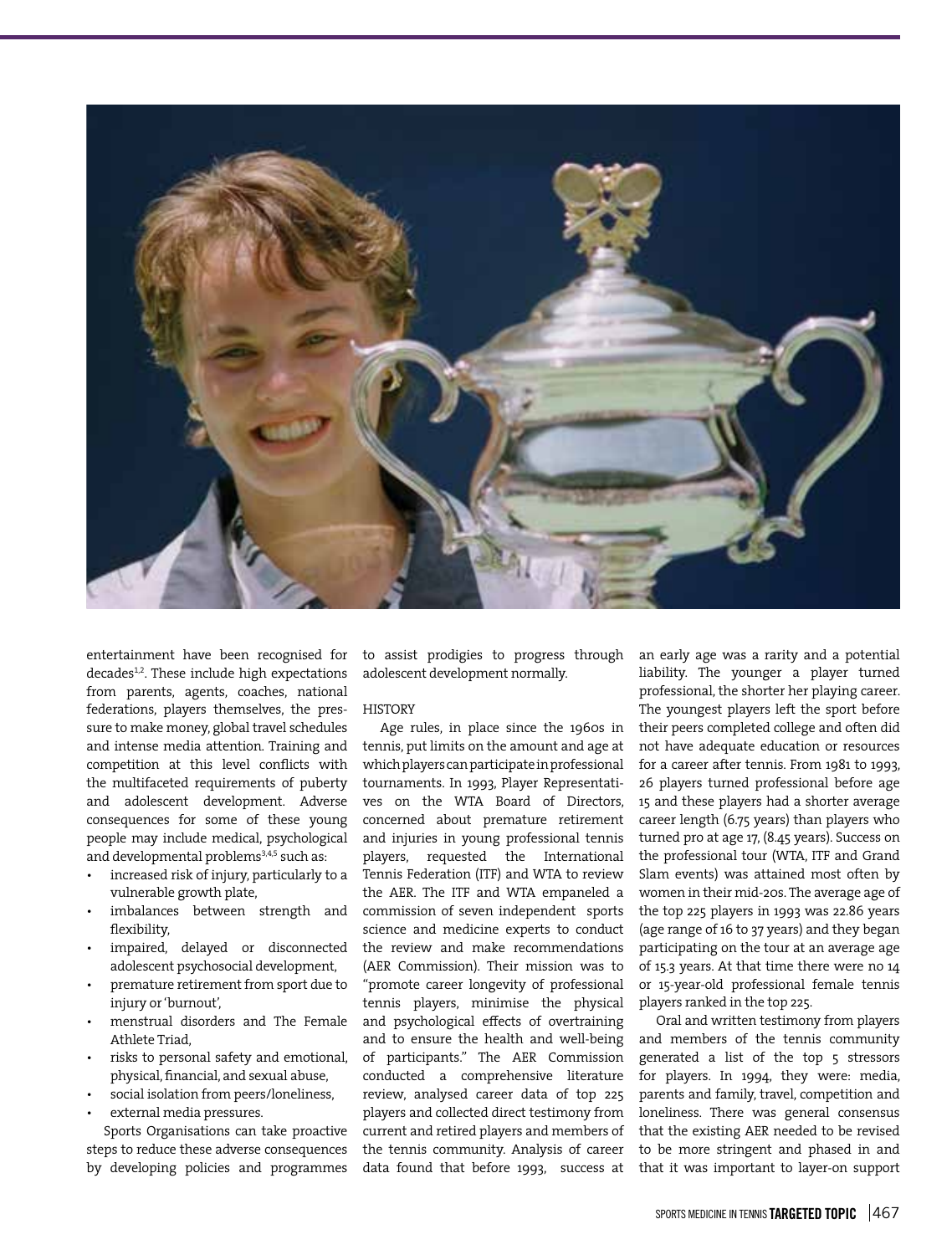# **HISTORY**

systems and educational programs to ameliorate the known stressors. The AER Commission concluded that "adolescent girls are at a critical phase of their growth and development. Entering the adult world of professional tennis can impair that development and lead to physical and emotional problems." They recommended revisions to the AER and called for educational programme requirements and annual monitoring by the WTA and an advisory panel<sup>6</sup>.

THE WTA AGE ELIGIBILITY RULE 1995 TO 2004

The revised AER was designed to be an evolving, dynamic and flexible rule with professional tournament play limited for players aged 14 to 17. The AER is monitored, reviewed annually and linked to participation in educational programmes by players and their support teams. The 1995 AER specifically provided the following:

- No professional tournament play until age 14.
- Very limited play ages 14 to 15.
- Phased-in monitored increases for play from age 14 to 18 linked to participation in educational programmes while the adolescent is developing her game and growing as a person.
- Limitations on wild card entries, Grand Slams, exhibition matches and number of tournaments until age 18.
- Merit-based increases in play earned by a young player aged 15 to 17.
- Mandatory participation in educational programmes for parents and players.
- Registration/education/proof of certification for coaches and agents.

For example in 1995, 14-year-old players could participate in a maximum of four lower level ITF professional events with no wild cards or Grand Slam tournaments. Each year a player could add more tournaments until they were 17 years of age, at which point they were allowed a maximum of 13 WTA-

# **Table 1**

#### *Core programmes for the all-court professional game are:*

- *Sport Sciences and Medicine: annual player physicals with sport performance emphasis, continuous access at WTA events to physical therapists, certified athletic trainers, massage therapists and physicians.*
- *• Athlete assistance: for mental and psychological health, with help resources and a regular educational newsletter entitled "Physically Speaking".*
- *• Mentoring: Billie Jean King Power Hour.*
- *• Schooling: completion of minimum educational requirements of player's country.*
- *• Business education: 'Rookie Hours' Player Orientation completed via both online and face-to-face onsite training in all aspects of the sport and the business of tennis.*
- *• Online topics include: Intro to the pros, choosing a Player Support Team member, safety & security, ScheduleZone (principles of periodisation and recovery), Tennis Anti-doping Program.*
- *Onsite training includes: Introduction to the training room (i.e. making a personal blister kit and on court kit); introduction to Athlete Assistance, Player Relations, meeting with communications and marketing personnel (i.e. attending press conferences and sponsor engagements), meeting with WTA Supervisor (i.e. observing how a draw is created), understanding the role of a tournament promoter and owner.*
- *• Media training.*
- *Player Support Team education* (typically completed online).
- *• Accreditation: coaches required to possess a qualified coaching certification.*
- *• Transitions Programme: assistance with career guidance and skill development in programmes from financial planning, investing, earning coaching certification, public speaking/ business presentations and enrolment in university-level classes.*

**Table 1:** WTA Player Development Programmes.

level tournaments. The AER is reviewed each year by the independent panel (now called the Player Development Advisory Panel or PDAP). There are procedures for outside agencies and the WTA to submit requests for changes to the PDPs and AER. As a result of this annual review, the AER has been modified several times over the past 20 years in response to changes in the structure of the circuit (e.g. ranking system changes) and rule changes<sup>7</sup> .

### STARTING THE WTA PLAYER DEVELOPMENT PROGRAMMES IN 1995

Players identified the WTA physical therapists/athletic trainers and massage therapists as their most helpful support on the professional tour. The staff provides on-site evaluations, treatment and

rehabilitation and follow-up (i.e. during times of injury, illness or rehabilitation). The AER Commission recommended augmenting and adding training for WTA staff and having comparable on-site staff at ITF events. They also advocated adding player education and services for psychological and career counselling, a mentor programme, orientation programmes for players and families and registration for coaches and agents.

In 1995, the WTA began to require players covered by the AER to complete PDPs in order to fill in gaps in education and experience, minimise the developmental risks of training and competing full-time, and to teach life skills for not only surviving but also thriving in a professional sport environment. Core topics include safety and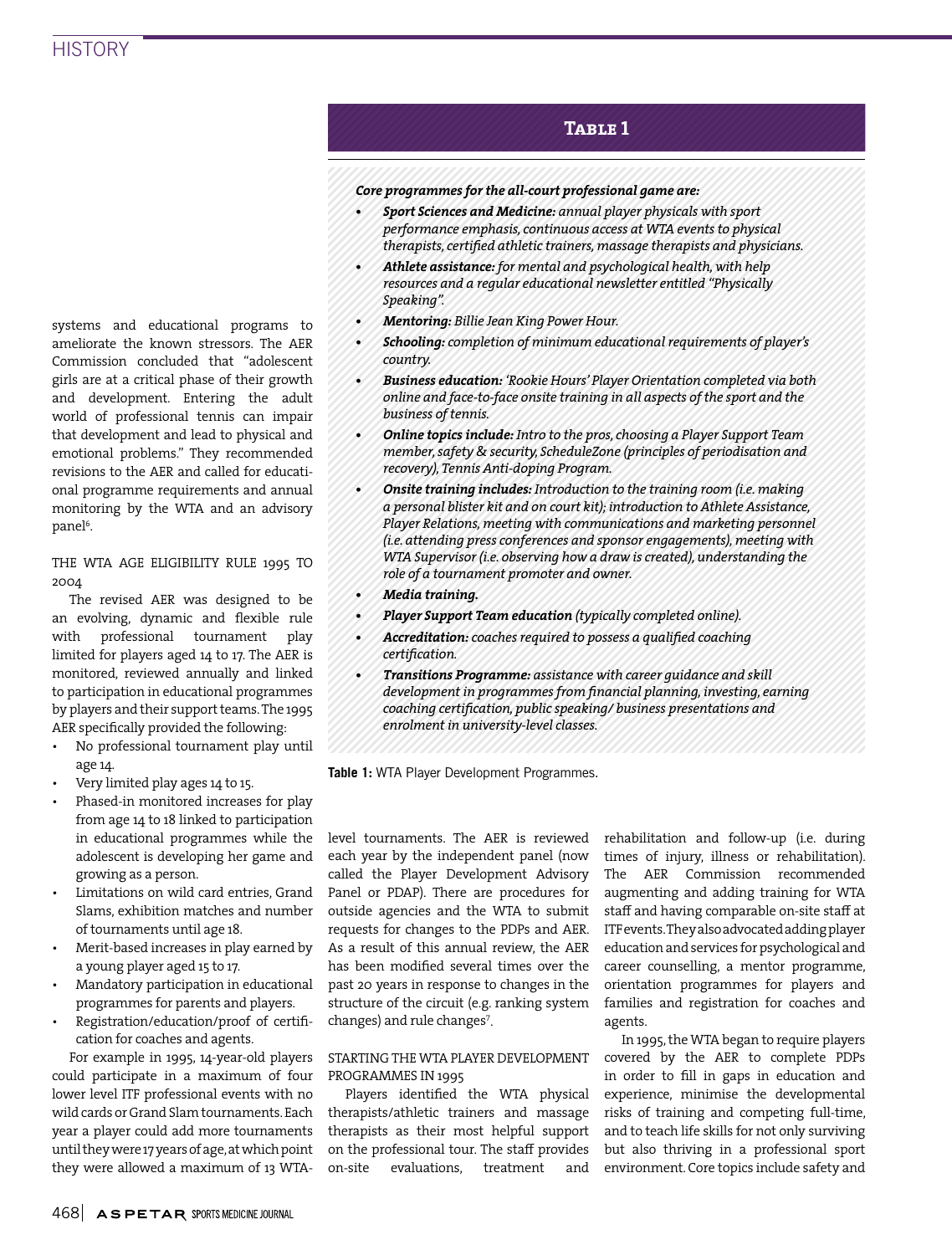| <b>TABLE 2</b>   |                    |  |  |
|------------------|--------------------|--|--|
| 2004             | 1994               |  |  |
| <b>Injuries</b>  | Media              |  |  |
| Travel           | Parents and family |  |  |
| Length of season | Travel             |  |  |
| Expectations     | Competition        |  |  |
| Competition      | Loneliness         |  |  |

security, accessing health care, choosing Player Support Team personnel (coaches, agents), Tennis Anti-Doping, Tennis Integrity and an introduction to the world of professional tennis. (Table 1)

PDPs are evaluated and refined yearly to meet the needs of the players and to also reach out to their support team members – parents, family, coaches, agents, fitness trainers etc. PDP's are most effective the earlier they reach the athlete. Linked to the AER, completion of PDPs is required for players under 18 and is tied to merited increases in play where available. WTA staff also identify emerging players and engage their participation early in their careers, hold seminars at the junior circuit level and include ITF personnel in PDAP discussions.

#### THE 10 YEAR REVIEW – 2004

In 2004, on the 10-year anniversary of the original review, the WTA requested the PDAP to conduct a comprehensive evaluation of the AER and the PDPs. The WTA engaged independent consultants, a bibliographer and a health research and statistical analysis firm (ABT Associates) to assist with survey design and data analysis.

**Table 2:** Top stressors in women's professional tennis.

ABT Associates analysed the career data by first comparing the characteristics of the top 225 players in 1993 to those in 2004. They assessed career length of all 527 players who played a professional match under the age of 18 from 1970 to 2004. In conjunction with the PDAP they developed a questionnaire about the factors causing stress and the effectiveness of the AER and PDPs. The questionnaire was completed by 628 individuals. Response rates were 72% (226/315) for WTA players, 67% (259/386) for members of the international tennis community (coaches, agents, officials, sponsors, media, parents), and 69% (81/117) for sports science and sports medicine professionals. Fewer responses were received from the junior tennis community (26%, 50/199) and junior players (11%, 12/110). The 10-year review found overwhelming support for continuance of the AER and PDPs.

There was support (68 to 90%) for the principles underlying the AER including

*"The chase for fame and fortune at the expense of physical and emotional development is fool's gold." – Larry Scott, Former WTA CEO and Chairman*

a phased-in approach and limitations on tournament play for girls under age 18. The PDPs were supported by almost all surveyed. Onsite sport science and medicine staff and services, media training, athlete assistance and referral services were the most valued programmes of players who were surveyed.

It was concluded that following implementation of the revised AER in 1995:

- 1. Premature retirements dropped from 7% in 1993 (29/412 players) to less than 1% (1/115);
- 2. Playing careers lasted 24% longer with a WTA player in 2004 73% more likely to have a 15-year career than in 1994 and
- 3. Stressors in professional tennis had shifted from five external factors to five intrinsic performance-based factors (Table 2). Of those players who identified expectations as a stressor, over half stated that meeting self-expectations was the issue, and fewer commented on parental expectations.

The results of the 10-year review were published in 2006<sup>8</sup> and were the most comprehensive assessment ever undertaken in any sport on age rules and developmental programmes. It is a standard to which others can refer.

## EVOLUTION OF THE PDPS – 2014

The PDPs address the known stressors with proactive programmes, based on current research, and best practices. The programmes begin for a player in conjunction with her first WTA event, are required until age 18 and remain available to current WTA players of all ages and continue after retirement with the Transitions Programmes.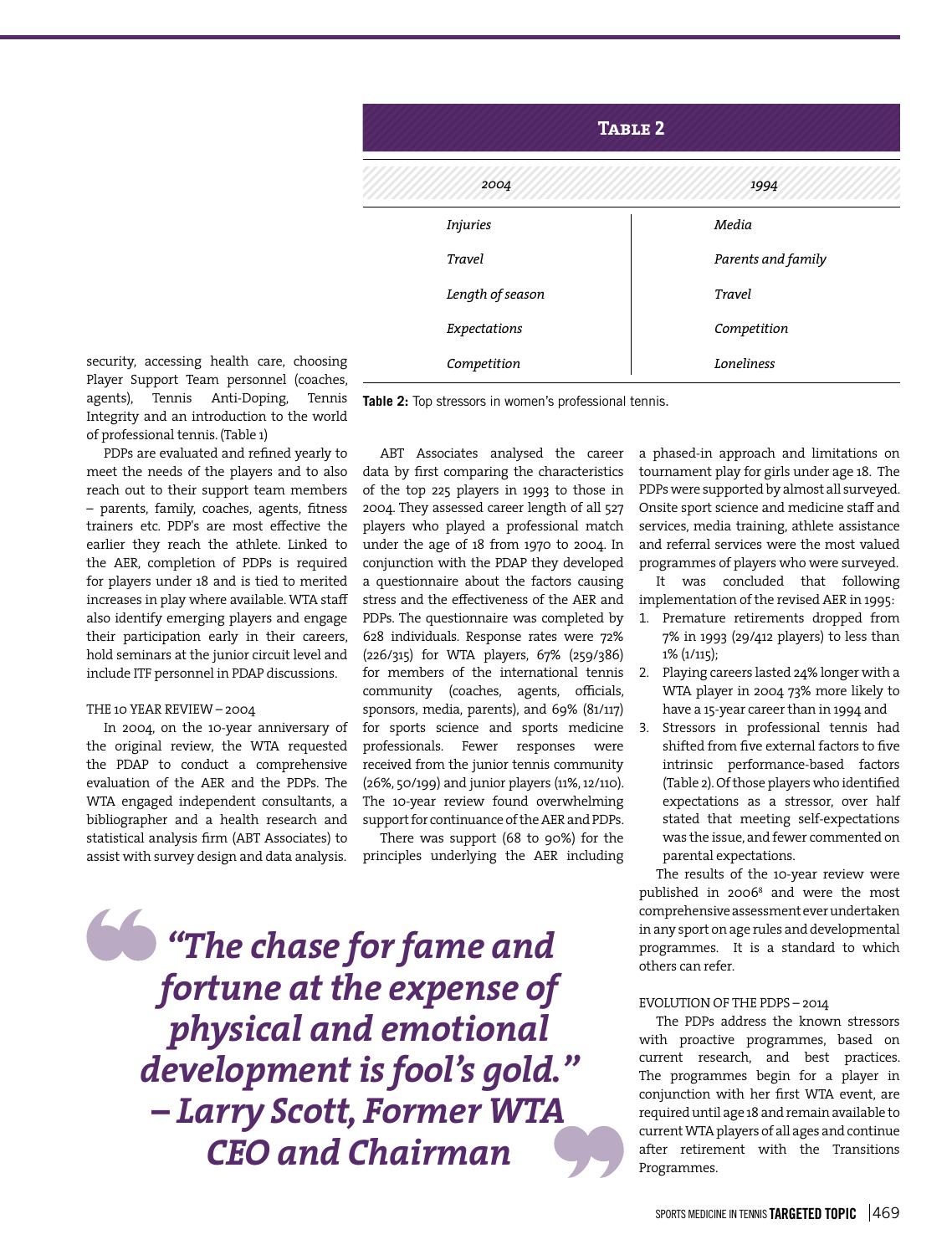## **HISTORY**

As of her first WTA level event, a player must complete a sport-specific athletic physical examination, provide proof of meeting the minimum educational requirements of her country and complete onsite sport sciences and medicine practical activities (e.g. making her own blister kit and on court kit). When a player attains a 'Rookie' status, her coach must complete online programmes such as 'Intro to the Pros', 'Safety and Security' and 'Planning her Schedule'. Coaches of minors seeking a coach credential at WTA events must first submit qualified coaching certifications.

Proper preparation and recovery – periodisation – is recognised as an important factor in competitive sport. Among tennis governing bodies, the WTA has been in the forefront of building time-off periods for its athletes during the year. Notably, there is an 8 to 10-week break for WTA off-season. The WTA created a proprietary online interactive tool called 'ScheduleZone' that educates players to plan their schedule with built-in periods of preparation, peaking for performance and then recovery and developmental blocks. Other PDPs are practical 'Rookie Hours' which involves mandatory on-site activities to learn the realities and responsibilities of being a WTA player.

As a player improves her ranking, more sophisticated education interventions are utilised. Programmes include:

- media training,
- financial education (budgeting and saving),
- Tennis Integrity Unit Orientation,
- parent, coach and agent orientations,
- meeting with the CEO and
- participation in the mentor programme.

This mentor programme is the first of its kind in professional sports and culminates in an annual 'Billie Jean King Power Hour' during the US Open.

#### AER CHANGES

Modifications to the AER have been made several times in response to circuit changes and at the request of WTA staff and third parties. The most recent modification, in 2012, was Pro Path Phase, which allows players age 15 to 17 who earn a Top 5 yearend junior ranking or reach the finals of a Junior Grand Slam singles event to earn merited increases in tournament play on the professional circuit. In order to take advantage of these merited increases, a player and her coach must complete specified educational requirements. Those requirements include online lessons, approved schedule for the year via Schedule-Zone, and details of off-season activities including rest, recovery and developmental weeks. Coaches must obtain qualified coaching certification and complete online lessons. The current AER is available from the WTA's website (www.wtatennis.com).

|               |                                  | TABLE <sub>3</sub> |                                                                                                                 |
|---------------|----------------------------------|--------------------|-----------------------------------------------------------------------------------------------------------------|
| Age           | No. of pro tournaments under AER | Ranking            | Participation in PDPs                                                                                           |
| 14            | 4                                | Unranked $-535$    | Intro to programmes                                                                                             |
| 15            | 10                               | 535 to 153         | Completed orientation, met education<br>requirements, physical, coach & parent<br>orientation, agent registered |
| 15            | 16                               | 153 to 19          | Matched with mentor, media training, CEO,<br>agreed to set schedule with periodisation<br>principles            |
| <sup>17</sup> | 20                               | 19 to 2            | Annual physical, participated in highest level<br>of educational programmes                                     |
| 18            | No limits                        | Ranked #1          | Annual physical, participated in highest level<br>of educational programmes                                     |

*Started playing at age 14 in 2001. Still playing 2014.*

*Career achievements:*

*-Multiple Grand Slam Champion*

*-Winner of Season Ending WTA Championships*

*-33 singles and doubles tournament titles*

*-Over \$27 million in career prize money*

Table 3: Case study: one player's journey to #1 ranking through AER and PDP. AER=age eligibility rule, PDPs=player development programmes.